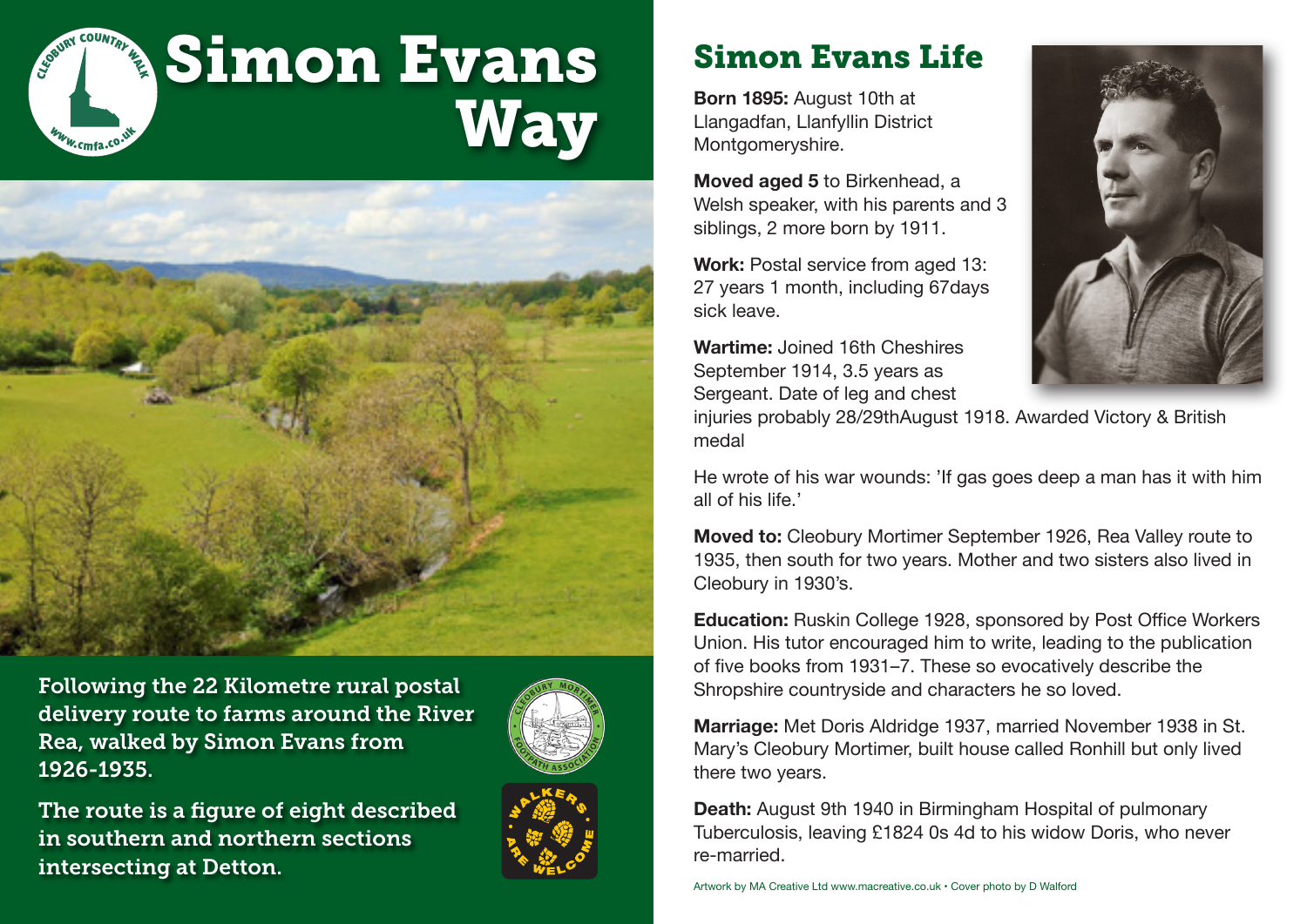#### **Notes**

- To walk the whole route, walk points 1-4 of the southern route, followed by points 1-9 of the northern route, followed by points 5-9 of the southern route.
- **• Route description:** black type describes the route; green type provides background.
- **Foilets and refreshments** are available in Cleobury and its pubs & café, also in Stottesdon at the Fighting Cocks and in Oreton at the New Inn.
- **www.cmfa.co.uk** provides additional information: copies of drawings made for the original descriptive booklet of the Way by John Tuck, written by Bill Duley and Mark Baldwin, published in 2005; extracts from broadcasts about Simon's writings and life by Mark Baldwin speaking to Chris Eldon Lee; a geological guide by Professor Brian Wilkinson; archive of material researched for the 2015 Simon Evans commemorative weekend.
- Revisions to the route pioneered and designed in 2015-6 by CMFA P3 members. Full route can be downloaded at **www.shropshiregreatoutdoors** and **www.cmfa.co.uk**

### Simon Evans Way Southern Section

*Distance:* 10 kilometre *Grade:* moderate *Terrain:* field and riverside paths, few stiles, short steep section at start and end, bridleway section often muddy, some road walking.

#### *A circular walk near the river Rea passing historic houses with great views of the Clee Hills.*

At the outbreak of World War 1, the British Post Office was the largest employer in the world with 250,000

staff. One of these was Simon Evans, a telegraph boy who enlisted aged 19. He served five years in the 16th Cheshire regiment, rising to Sergeant which he felt was due to his height (6'4"). Post war he went back to a city postal round but found the air debilitating for his damaged lungs. On holiday in Cleobury Mortimer he met a postman grumbling about his 29 kilometre daily round and offered to swop with him. By 1926 he was in lodging in Lower Street opposite the Post Office.

<sup>1</sup> From the car park at Lacon Childe School in Love Lane walk ahead beside the playground. Turn left then through kissing gate onto Workhouse Bank. The town workhouse was located at the base of the slope until after World War II.

<sup>2</sup> Bear right at the twin oaks down to the field steps ahead across a stream. At Cleanly Seat Farm left after kissing gate, eventually to cross road to follow a track to Musbatch 16th century farmhouse. Go directly forward to Bank Top farm. This is a section of Jack Mytton long distance bridleway.

<sup>3</sup> Ahead to road left uphill, right onto track to pass Keepers Cottage. Through gate then right through gate downhill on permissive path to follow the bank of the Rea to stile onto footbridge. Follow river through gate to white footbridge. Left uphill through gate in hedge and further gate, left around the pond of black and white timbered Grade II listed Reaside Farm.

In 1914 farming was very labour intensive but one fifth had enlisted by May 1915. Pasture was turned over to arable to feed a nation which had formerly imported 60% of its food. Farm labourers were augmented by prisoners of war from a camp of 15-20 based at Mawley.

4 Left at hedge following field boundary though gap up parallel field to trees at top to regain Jack Mytton Way. Cross Titford Bridge left ahead through open gates to see ahead timbered new house. Left through gate onto road to T junction at Detton Barns. Pause for great views of both Clee Hills Detton Hall Grade II listed with distinctive Tudor chimneys an Elizabethan Manor Farm built on site of medieval settlement called Dodingtone in Domesday Book.

Cleobury Mortimer and Ditton Priors Light Railway(CMDPLR) had sidings at Detton Ford, terminus of the aerial railway bringing dhustone from Clee Hill for road making, also shipped to France for the War. Closed to passengers in 1938, used until 1960 by Navy.

**5** Retrace steps down road until right hand bend to kissing gate into Goesland Nature Reserve. Well marked route passes 1600's stone cottage and remains of steam driven sawmill beyond orchard crossing line of railway. Cross stile into open field looking for fingerpost near plank bridge. Pause to look at the river views unchanged since Simon's time.

6 Cross farm road to stile beside gate to follow riverbank for some distance crossing deep stream inlet via bridge. Look up to the bridged line of CMDPLR with weir on river below. Continue to white footbridge opposite Reaside Farm passed on outward route (point 3)

7 Go straight ahead through copse and across small stream *(take care)* then gradually uphill to stile, then kissing gate towards mature Corsican trees, left along driveway of 17th century Chilton with Georgian additions. View to Clees and Stepple Hall Farm with half timbering from 1670's and named in the Domesday Book.

Turn right down road to reach Neen Savage Ford passing Old School House endowed for 20 poor boys in 1829.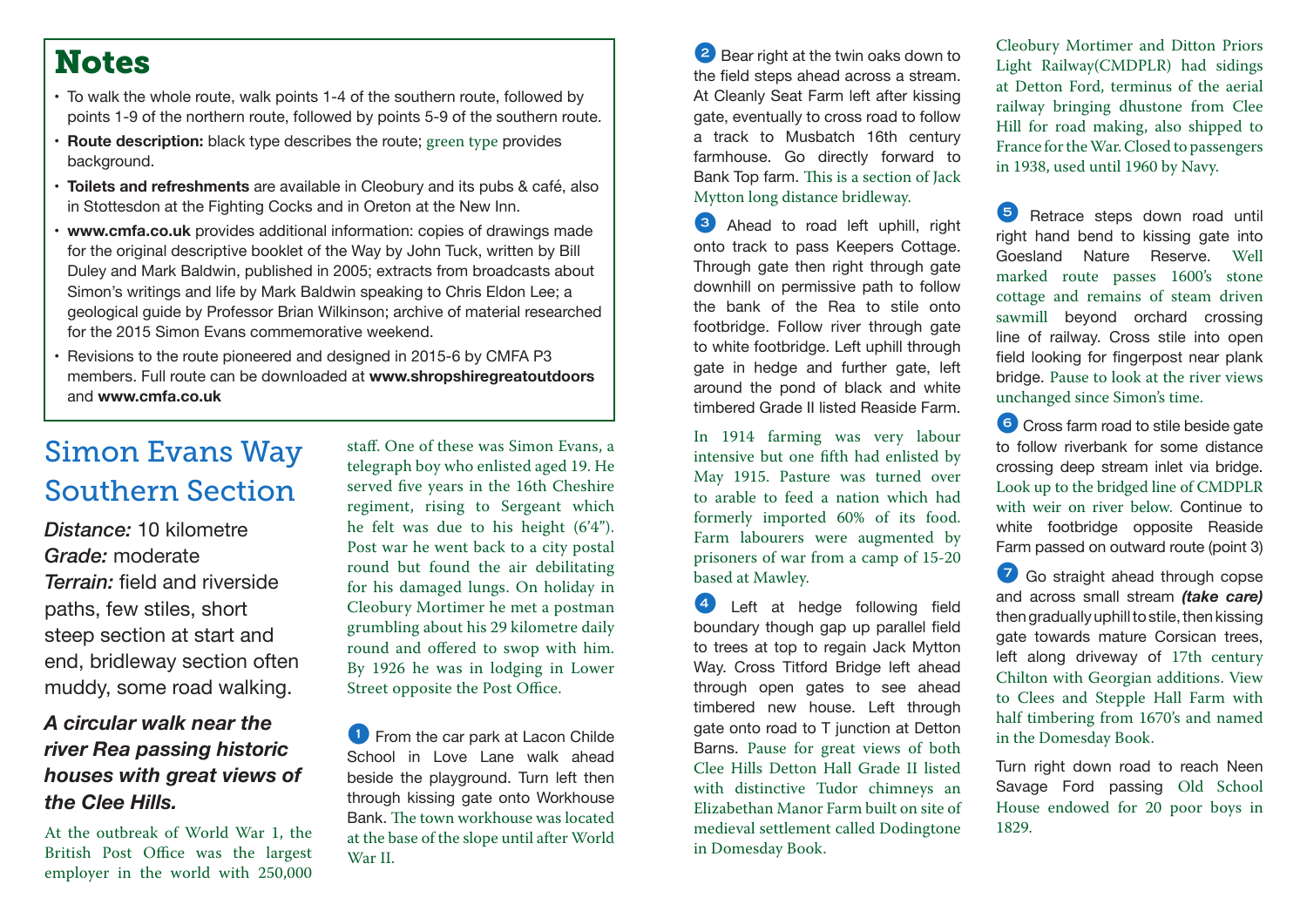а. **B4363** Nethercott **Nethercott** Neen Savage Farm<br>Farm<br>Farm Lower Neen The Wells Chiltor St Mary's Church The Wells  $\bullet$  $\bullet$ FORD  $\odot$ School Legis<br>
School Legis<br>
Brwarys Qrurch  $\bullet$ Bank Top<br>Farm *Site of* **A4117** HIGH STREET CHURCH S *Medieval Village*  $\ddot{\mathbf{c}}$ Stottesdon per's Cottage Keeper's Cottage Stottesdon Detton Hall Ginny Hole Detton Hall CLEOBURY MORTHMER Goesland Goesland Musbatch MORTIMER CLEOBURY Reaside Farm Musbatch Ginnyl Caravan Park dwicke Hardwicke ъ Prescott Broome Park **FOOTBRIDGE** New House House<br>Farm **CONFOOTER** DISMANTLED R **AILWAY** Factory Farm Prescott<br>K\_Farm *Ancient*   $\bullet$ Prescott Mill *Bridge* Hardwickforge Hardwickforge DISMANTLED RAILWAY **x** Bridge Duddlewick Bridge **FORD** Winterdyne Winterdyne Tinton Bridge preysuckle<br>Cottage Hinton Bridge Jack Mytton Way **Honeysuckle** Jack Mytton Way Crown Copyright. All rights reserved. Crown Copyright. All rights reserved.<br>Shropshire Council 100049049.2015 Shropshire Council 100049049.2015 Duddle Bridleway Footpath Little Stocking Hinton 500 metres 500 metres **Cramer Gutter FOOTBRIDGE** Cramer Gutter FOOTBRIDG Hinton Woods **Oreton** Ė Kiln 8 Uphill to St Mary's Church Grade II\* listed with Norman tower, 15th century rood screen and 16th century porch. Continue ahead along track passing Lower Neen Farm Grade II listed 16th century cottage. Uphill to St Mary's Church Grade II\* isted with Norman tower, 15th century rood screen and 16th century porch. Continue Lower Neen Farm Grade II listed 16th century cottage.

Cross Elan Valley waterline to Birmingham, turn right across Walford's Bridge passing site of abandoned 18th century cottage and 9 At road keep left up steep Ronhill where at top on right after Orchard End is Simon Evans House (lions on gateposts) built in 1938 for his wife Aunty Doris, children's radio performer he met recording a BBC broadcast about country characters he met turn right across Walford's Bridge passing <sup>9</sup> At road keep left up steep Ronhill where at top on right after Orchard End is Simon Evans House (lions on gateposts) built in 1938 for his wife Aunty Doris, children's broadcast about country characters he met Cross Elan Valley waterline to Birmingham, site of abandoned 18th century cottage and radio performer he met recording a BBC on his deliveries or walks. on his deliveries or walks. mill.

passing

track

along

ahead

 $\bullet$ 

**1** Continue to second right, the Hurst, past the old infant and junior schools, turn right to crossroads, then left along road to start. (Alternatively, keep down the Hurst to see ahead the Old Post Office with its commemorative plaque to Simon. Turn right up the High Street to pass the Wells see the commemorative plaque on the railings. St. Mary's Church above you on the right is well worth a visit. From there go uphill and at post box through the Talbot Yard, left at the top and right at the mini roundabout to Continue to second right, the Hurst, past the old infant and junior schools, turn right to crossroads, then left along road to start. (Alternatively, keep down the Hurst to see ahead the Old Post Office with its commemorative plaque to Simon. Turn right up the High Street to pass the Wells see St. Mary's Church above you on the right is well worth a visit. From there go uphill and at post box through the Talbot Yard, left at the top and right at the mini roundabout to the commemorative plaque on the railings. the start. the start. 9

# Simon Evans Way Simon Evans Way Northern section Northern section

*Distance:* 12 kilometre (Shorter (Shorter route 6.5 km with 7 stiles) route 6.5 km with 7 stiles) kilometre Grade: moderate *Grade:* moderate  $\frac{1}{2}$ Distance:

fields with crops, country lanes, fields with crops, country lanes, bridleways can be very muddy, bridleways can be very muddy, *Terrain:* some steep sections, Terrain: some steep sections, 12 stiles. 12 stiles.

*of the Valley & can count many population; not last among my*  of the Valley & can count many population; not last among my **Steeple (1931)** *"I am Postman*  Steeple (1931) "I am Postman *named in Simon's first book: friends among the scattered*  friends among the scattered named in Simon's first book: friends, I name "The River." *A circular walk with superb friends, I name "The River."*A circular walk with superb **Round about the Crooked**  Round about the Crooked *views passing many sites*  views passing many sites